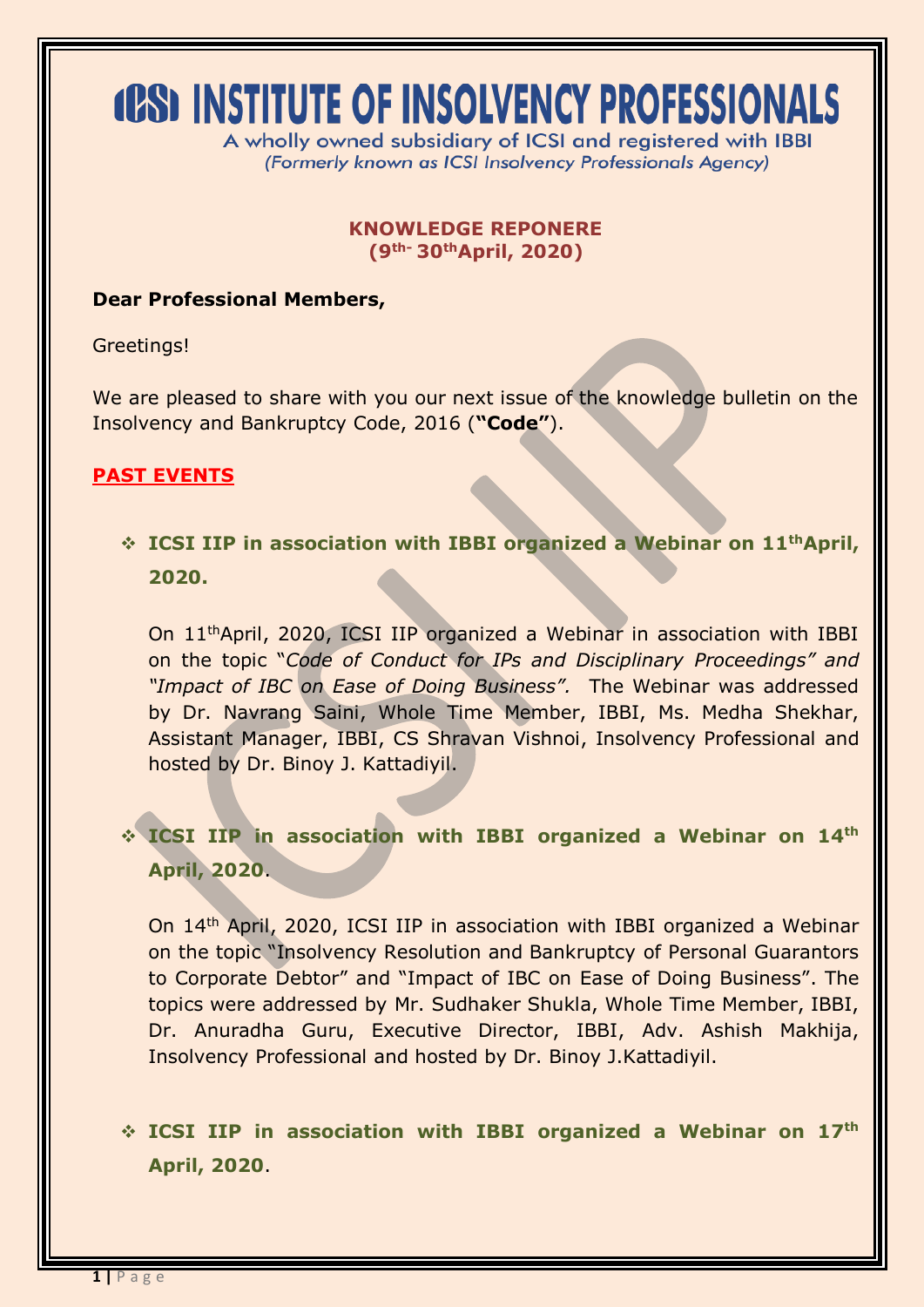On 17th April, 2020, ICSI IIP in association with IBBI organized a Webinar on the topic "Scope of Mediation in Insolvency Proceedings and Scope of IBC under Ease of Doing Business". The topics were addressed by Dr. (Ms.) Mukulita Vijayawargiya, WTM, IBBI, Ms. Medha Shekhar, Assistant Manager, IBBI, CA Sanjeev Ahuja, Insolvency Professionaland hosted by Dr. Binoy J.Kattadiyil.

#### **ICSI IIP organized a Webinar on 20th April, 2020**.

On 20th April, 2020, ICSI IIP organized a Webinar on the topic "IP: crisis manager and manager in crisis". The topic was addressed by Mr. K. R. Saji Kumar, Executive Director, IBBIand hosted by Dr. Binoy J.Kattadiyil.

#### **ICSI IIP organized a Webinar on 26th April, 2020**.

On 26th April, 2020, ICSI IIP organized a Webinar on the topic "Revival under IBC: Resolution Plans and Schemes under Section 230, Companies Act". The topic was addressed by Mr. P.H. Arvindh Pandian,Senior Advocate & Additional Advocate General Of Tamil Naduand hosted by Dr. Binoy J.Kattadiyil.

## **ICSI IIP organized a Webinar on 29th April, 2020**.

On 29th April, 2020, ICSI IIP organized a Webinar on the topic "Section 53 of IBC: The Heart of Insolvency law". The topic was addressed by CSVinod Kothari, Insolvency Professionaland hosted by Dr. Binoy J.Kattadiyil.

#### **NEWS UPDATE**

#### **IBBI steps in to improve governance structure of Registered Valuers' Organisations**

The Insolvency and Bankruptcy Board of India (IBBI) is making efforts to improve the governance structure of Registered Valuers' Organisations (RVO), the frontline organisations for the development and regulation of valuation professions.

It has now clarified that the promoter organisation of an RVO cannot appoint its own members  $-$  shareholder member in the case of a company, a trustee in case the promoter is a trust, and a professional member in case the promoter is a professional body  $-$  as independent directors in the RVO. The government had tasked the IBBI with the regulatory oversight of valuation professions.

*To read more:*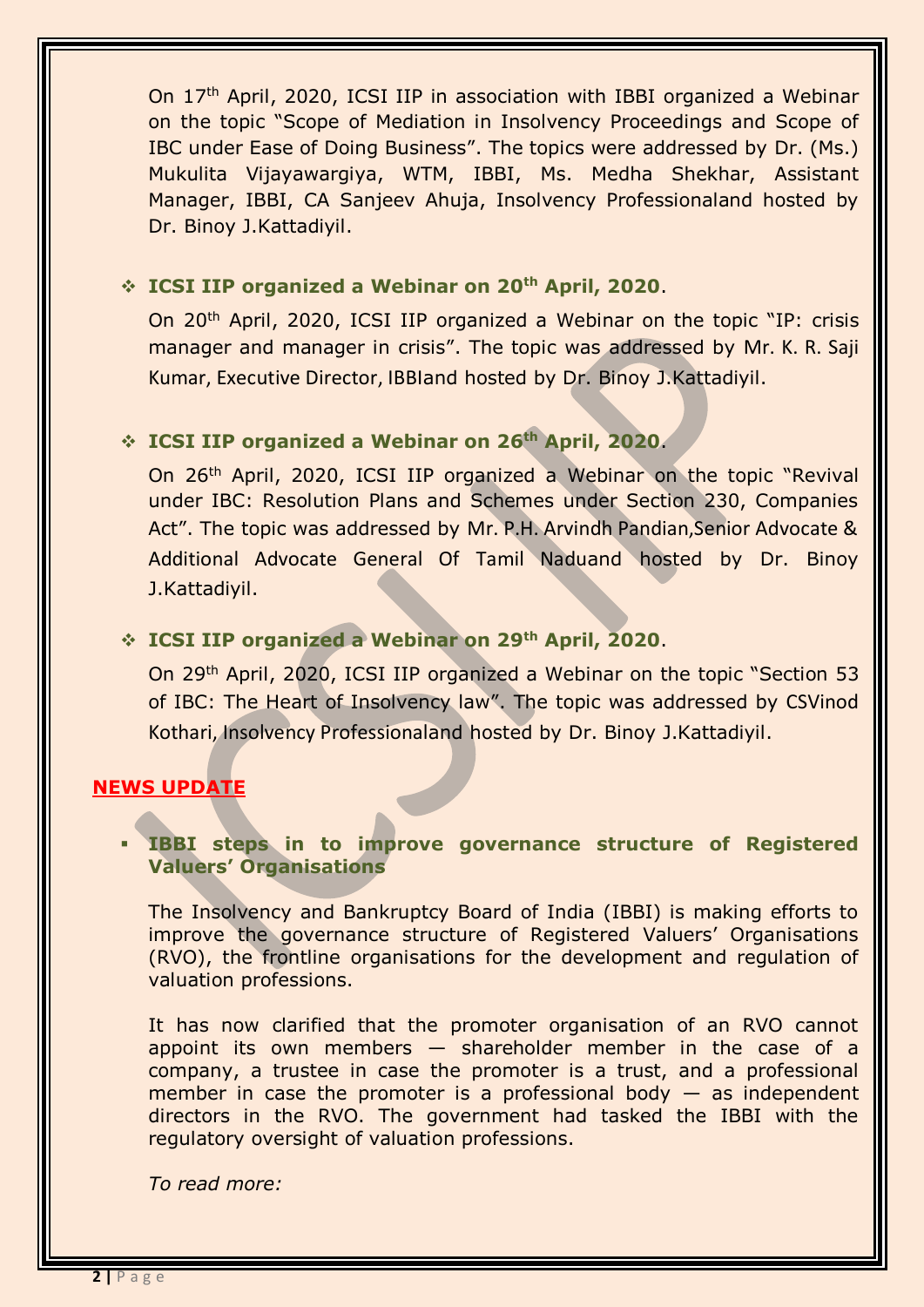*[https://www.thehindubusinessline.com/companies/ibbi-steps-in-to-improve](https://www.thehindubusinessline.com/companies/ibbi-steps-in-to-improve-governance-structure-of-registered-valuers-organisations/article31425663.ece)[governance-structure-of-registered-valuers-organisations/article31425663.ece](https://www.thehindubusinessline.com/companies/ibbi-steps-in-to-improve-governance-structure-of-registered-valuers-organisations/article31425663.ece)*

#### **Covid-19: Lockdown period not to be counted for liquidation process related tasks timelines**

The insolvency regulator IBBI ruled that the 40-day nationwide lockdown imposed by the Centre in the wake of COVID-19 outbreak will not be counted for the purpose of computation of timeline for any tasks under liquidation process.

*To read more: [https://www.thehindubusinessline.com/companies/covid-19-lockdown-period-not](https://www.thehindubusinessline.com/companies/covid-19-lockdown-period-not-to-be-counted-for-liquidation-process-related-tasks-timelines/article31380735.ece)[to-be-counted-for-liquidation-process-related-tasks](https://www.thehindubusinessline.com/companies/covid-19-lockdown-period-not-to-be-counted-for-liquidation-process-related-tasks-timelines/article31380735.ece)[timelines/article31380735.ece](https://www.thehindubusinessline.com/companies/covid-19-lockdown-period-not-to-be-counted-for-liquidation-process-related-tasks-timelines/article31380735.ece)*

#### **Timeline for DHFL insolvency process may be extended to June 30**

The date of closure of the corporate insolvency resolution process (CIRP) of the financially distressed Dewan Housing Finance Corporation Ltd (DHFL) is expected to be extended to June 30 from May 31. This will give more time to the investors (resolution applicants) who participated in the Expression of Interest (EOI) to submit their resolution plans.

*To read more: [https://www.thehindubusinessline.com/premium/timeline-for-dhfl-insolvency](https://www.thehindubusinessline.com/premium/timeline-for-dhfl-insolvency-process-may-be-extended-to-june-30/article31438608.ece)[process-may-be-extended-to-june-30/article31438608.ece#](https://www.thehindubusinessline.com/premium/timeline-for-dhfl-insolvency-process-may-be-extended-to-june-30/article31438608.ece)*

## **IBBI ORDERS**

1. *In the matter of Mr. Koteswara Rao Karuchola, Insolvency*  **Professional (IP)** under Regulation 11 of the Insolvency and Bankruptcy Board of India (Insolvency Professionals) Regulations, 2016 read with Section 220 of the Insolvency and Bankruptcy Code, 2016 (Code).

Link for full Order: [https://ibbi.gov.in//uploads/order/3ded9a678bdc25e89ea42cc286750736.pdf](https://ibbi.gov.in/uploads/order/3ded9a678bdc25e89ea42cc286750736.pdf)

Brief: On various contentions against the IP, A Show Cause Notice was issued and an opportunity of personal hearing was provided to the IP. The contentions were that the IP had engaged an IPE for the task of verification of claims, IP failed to include the details of security interest of the admitted claims even though these details were provided to him by the secured financial creditors and a transaction made by the CD was not included in the Section 43 application before the AA as preferential transactions by the IP on the ground that such amount was adjusted against the amounts payable.

The Disciplinary Committee of IBBI held that "The Code also requires an IP to play a catalytic role in CIRP which requires a right combination of experts acting under the overall supervision of the IP. He is the backbone 10 of the resolution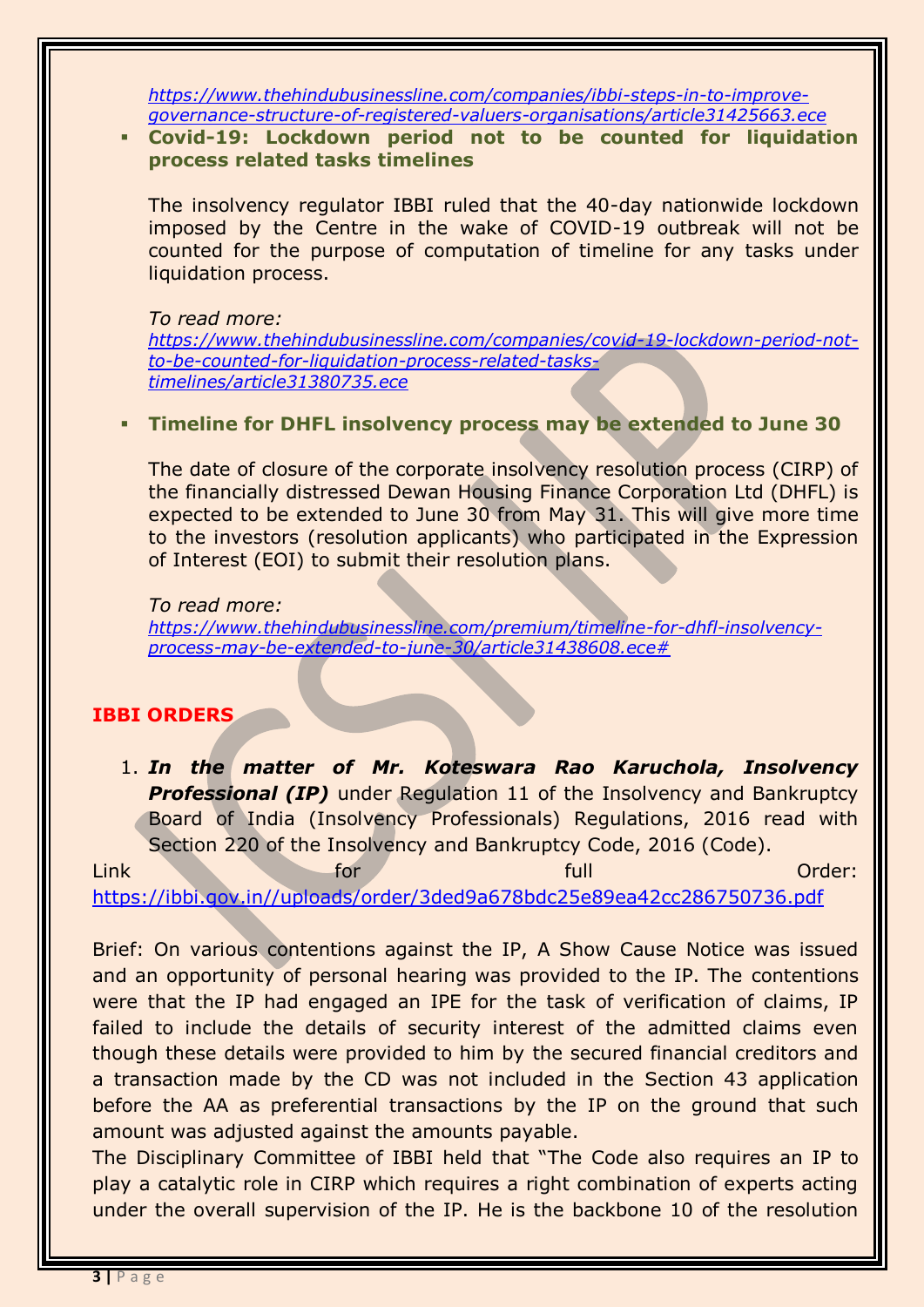process under the Code and success thereof hinges on the conduct and competence demonstrated by him. Also, a Corporate Debtor undergoing CIRP is a representation of interests of several stakeholders who pin their hopes on the outcome of CIRP. During CIRP, it is the utmost responsibility of an IP to run the company of Corporate Debtor as a going concern and conduct the entire CIRP in a transparent manner without creating additional insolvency resolution process costs."

They, therefore, ordered a monetary penalty of Rs. 1,00,000/- (Rs. One Lakh only) to be submitted by the IP to IBBI for contravention of Sections 208(2)(a) of the Code, Regulation 13(1) of the CIRP Regulations and Regulation 7(2)(a), 7(2)(h) and 7(2)(i) of the IP Regulations read with clauses 2, 3, 10 and 14 of the Code of Conduct given in the First Schedule under the said Regulations.

2. *In the matter of Mr. Bhupesh Gupta, Insolvency Professional (IP)* under Regulation 11 of the Insolvency and Bankruptcy Board of India (Insolvency Professional) Regulations, 2016 read with Section 220 of the Insolvency and Bankruptcy Code, 2016 (Code).

Link for full order:

[https://ibbi.gov.in//uploads/order/bcad1e538d937001fd3b5cbfceb900f7.pdf](https://ibbi.gov.in/uploads/order/bcad1e538d937001fd3b5cbfceb900f7.pdf)

Brief: On various contentions by the IP such as a difference of Rs. 2,73,000/- in the amount recorded in IM and amount reflected in the said progress report submitted to NCLT. This shows negligence in the conduct of the IP as the IM and the progress report shows varying amount for the same claim and vital information relating to CD was either missing or incorrectly recorded in IM. IP is expected to exercise professional due care and diligence in preparation and presentation of IM. IP also appointed a third valuer in a case and this is in contravention to Regulation 35(1)(b) of the CIRP Regulations which states that a third valuer may be appointed only if in the opinion of RP, the estimates submitted by the two valuers are significantly different. Laastly, in cases where the fee of liquidator has not been decided by the CoC, the liquidator should draw the fee in accordance with the table provided in Regulation 4(3) of IBBI (Liquidation Process) Regulations, 2016. However, by continuing to draw the same fee in the capacity of a liquidator as the IP was taking in the capacity of RP, he has acted in contravention of Regulation 4(3) of IBBI (Liquidation Process) Regulations, 2016.

IBBI through its findings concluded that IP has contravened provisions of:

- i. Sections 208(2)(a) and (e) of the Code,
- ii. Regulation 35(1)(b) of the IBBI (Insolvency Resolution Process for Corporate Persons) Regulations 2016,
- iii. Regulation 4(3) of the IBBI (Liquidation Process) Regulations, 2016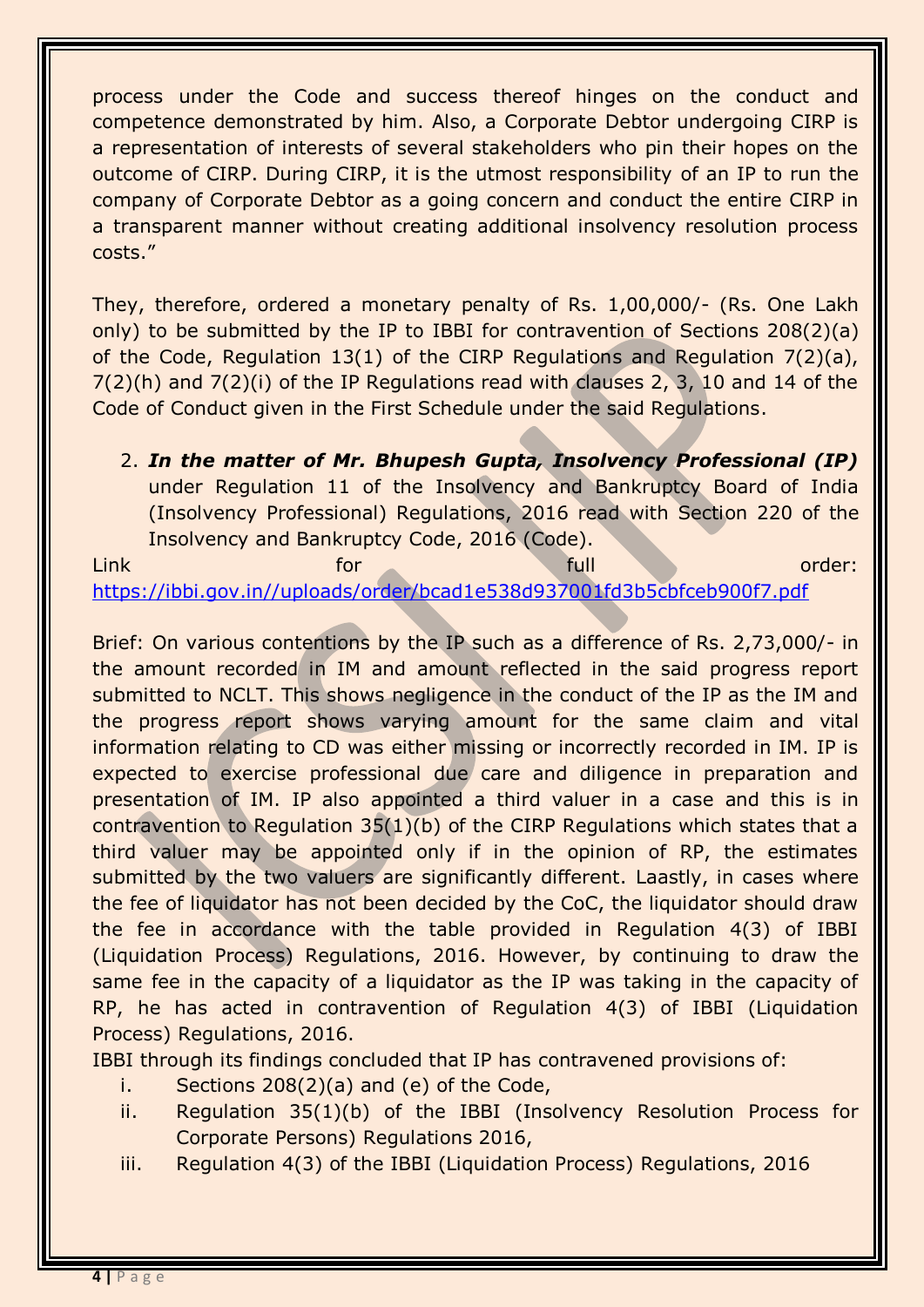iv. Regulations 7(2)(a) and 7(2)(h) of the IBBI (Insolvency Professionals) Regulations, 2016 read with clauses 2, 3, 5, 14 and 25 of the Code of Conduct under the said Regulations.

The Disciplinary Committee of IBBI, directed the IP to deposit an amount of Rs. 31,09,000/- (Rs. Thirty-One Lakh Nine Thousand only) in the Liquidation Estate of CD which he has drawn without any authorization during the period 8th August 2018 to 31st October 2019 while acting as liquidator. However, IP is at liberty to claim liquidator fee in accordance with the provisions of Regulation 4(3) of the IBBI (Liquidation Process) Regulations, 2016. DC hereby warns the RP to be extremely careful, diligent, strictly act as per law and similar action should not be repeated.

# **BRIEF OF JUDGEMENTS**

| N<br>$\Omega$ | <b>Case Details</b>                                                                                   | <b>Date</b><br>Order | of Courts         | <b>Case link</b>                                                                    |
|---------------|-------------------------------------------------------------------------------------------------------|----------------------|-------------------|-------------------------------------------------------------------------------------|
|               | 1 Shakuntla Educational& 13.04.2020<br><b>Welfare</b> Society<br>Vs.<br><b>Punjab &amp; Sind Bank</b> |                      | <b>High Court</b> | https://ibbi.gov.in//uploa<br>ds/order/9d8994718d822<br>c587162604366694180.p<br>df |

The petitioner (a charitable society engaged in the business of technical and higher education) sought a direction to the respondent to notdeclare its pending loan accounts as Non-Performing Assets (NPA) when the countrywide lockdown is still continuing. The petitioner also sought a direction to the respondent for grant of moratorium of three months to it as per the circularissued by the Reserve Bank of India(RBI) on 27<sup>th</sup>March, 2020.

Petitioner claimed that in view of circular issued by the RBI, whereunder a 90 days moratorium qua the instalments, which became payable after 01.03.2020 has been granted, the respondent cannot declare the petitioner's accounts as NPA only on account of its failure to pay the instalments, which were payable on or before 31.03.2020.

The Hon'ble High Court observed that the intention of the RBI while issuing the regulatory package was to maintain status quo with regard to the classification of accounts of the borrowers as they existed on 01.03.2020.

In view of the above, the Hon'ble High Court of Delhi held that,

"13. Any classification of the petitioner's accounts as NPA would certainly amount to altering the position as existing on 01.03.2020 and, therefore, grave and irreparable loss will be caused to the petitioner, in case, its accounts are declared as NPA, only on account of its failure to pay the instalments, which were admittedly